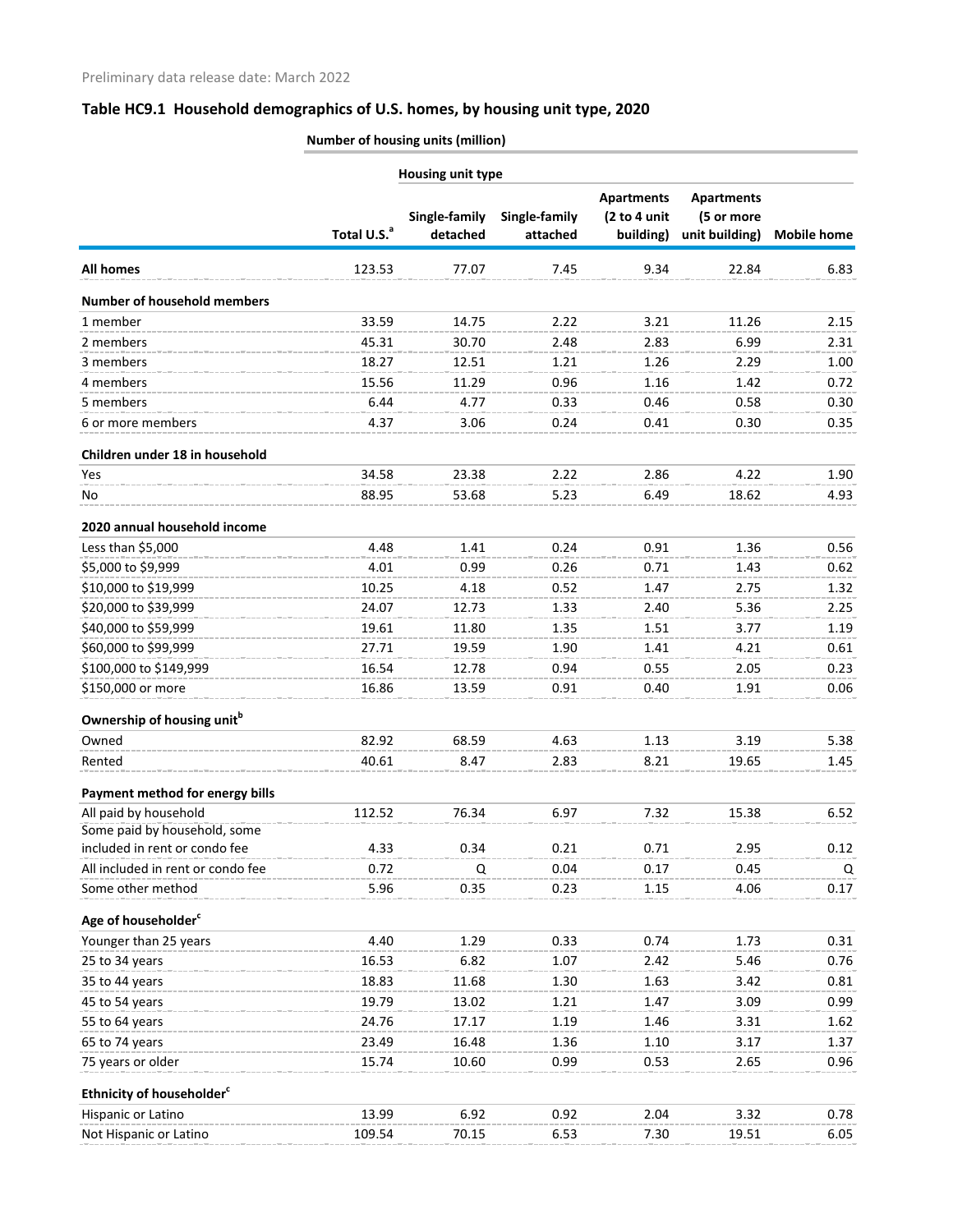# **Table HC9.1 Household demographics of U.S. homes, by housing unit type, 2020**

**Number of housing units (million)**

|                                                                                   | <b>Housing unit type</b> |                           |                           |                                                |                                                   |                    |  |
|-----------------------------------------------------------------------------------|--------------------------|---------------------------|---------------------------|------------------------------------------------|---------------------------------------------------|--------------------|--|
|                                                                                   | Total U.S. <sup>a</sup>  | Single-family<br>detached | Single-family<br>attached | <b>Apartments</b><br>(2 to 4 unit<br>building) | <b>Apartments</b><br>(5 or more<br>unit building) | <b>Mobile home</b> |  |
| <b>All homes</b>                                                                  | 123.53                   | 77.07                     | 7.45                      | 9.34                                           | 22.84                                             | 6.83               |  |
| Race of householder <sup>c,d</sup>                                                |                          |                           |                           |                                                |                                                   |                    |  |
| White alone                                                                       | 99.99                    | 66.02                     | 5.59                      | 6.58                                           | 15.94                                             | 5.86               |  |
| Hispanic or Latino                                                                | 12.04                    | 6.13                      | 0.82                      | 1.76                                           | 2.66                                              | 0.67               |  |
| Not Hispanic or Latino                                                            | 87.94                    | 59.89                     | 4.77                      | 4.81                                           | 13.28                                             | 5.19               |  |
| <b>Black or African American alone</b>                                            | 12.95                    | 5.77                      | 1.06                      | 1.71                                           | 3.83                                              | 0.58               |  |
| Hispanic or Latino                                                                | 0.63                     | 0.21                      | Q                         | 0.13                                           | 0.25                                              | Q                  |  |
| Not Hispanic or Latino                                                            | 12.32                    | 5.56                      | 1.04                      | 1.58                                           | 3.58                                              | 0.55               |  |
| Asian alone                                                                       | 6.06                     | 3.01                      | 0.53                      | 0.64                                           | 1.81                                              | 0.08               |  |
| American Indian or Alaska Native                                                  |                          |                           |                           |                                                |                                                   |                    |  |
| alone                                                                             | 1.08                     | 0.48                      | 0.07                      | 0.14                                           | 0.24                                              | 0.15               |  |
| Native Hawaiian or Other Pacific                                                  |                          |                           |                           |                                                |                                                   |                    |  |
| Islander alone                                                                    | 0.35                     | 0.15                      | Q                         | Q                                              | 0.13                                              | Q                  |  |
| More than one race                                                                | 3.10                     | 1.65                      | 0.17                      | 0.25                                           | 0.88                                              | 0.15               |  |
| <b>Employment status of householder</b> <sup>c</sup>                              |                          |                           |                           |                                                |                                                   |                    |  |
| Employed full-time                                                                | 57.19                    | 35.80                     | 3.60                      | 4.45                                           | 11.27                                             | 2.07               |  |
| Employed part-time                                                                | 11.08                    | 6.42                      | 0.58                      | 1.32                                           | 2.18                                              | 0.58               |  |
| Retired                                                                           | 39.22                    | 27.02                     | 2.20                      | 1.65                                           | 5.73                                              | 2.62               |  |
| Not employed                                                                      | 16.03                    | 7.83                      | 1.07                      | 1.92                                           | 3.66                                              | 1.56               |  |
| <b>Educational attainment of</b><br>householder <sup>c</sup>                      |                          |                           |                           |                                                |                                                   |                    |  |
| Less than high school diploma or GED                                              | 5.95                     | 2.76                      | 0.32                      | 0.73                                           | 1.18                                              | 0.96               |  |
| High school diploma or GED                                                        | 27.21                    | 16.10                     | 1.45                      | 2.62                                           | 4.44                                              | 2.60               |  |
| Some college or Associate's degree                                                | 36.90                    | 22.96                     | 2.13                      | 2.86                                           | 6.54                                              | 2.40               |  |
| Bachelor's degree                                                                 | 30.92                    | 20.08                     | 2.00                      | 1.92                                           | 6.26                                              | 0.66               |  |
| Master's, Professional, or Doctoral                                               |                          |                           |                           |                                                |                                                   |                    |  |
| degree                                                                            | 22.56                    | 15.16                     | 1.56                      | 1.21                                           | 4.41                                              | 0.22               |  |
| <b>Typical number of weekdays</b><br>someone is at home most or all of<br>the day |                          |                           |                           |                                                |                                                   |                    |  |
| 0 days a week                                                                     | 9.79                     | 5.47                      | 0.60                      | 0.93                                           | 2.17                                              | 0.62               |  |
| 1 day a week                                                                      | 3.65                     | 1.93                      | 0.29                      | 0.44                                           | 0.83                                              | 0.16               |  |
| 2 days a week                                                                     | 7.28                     | 3.89                      | 0.42                      | 0.78                                           | 1.77                                              | 0.41               |  |
| 3 days a week                                                                     | 5.76                     | 3.15                      | 0.37                      | 0.63                                           | 1.26                                              | 0.34               |  |
| 4 days a week                                                                     | 4.72                     | 2.76                      | 0.26                      | 0.45                                           | 1.01                                              | 0.25               |  |
| 5 days a week                                                                     | 92.33                    | 59.86                     | 5.51                      | 6.11                                           | 15.80                                             | 5.05               |  |
|                                                                                   |                          |                           |                           |                                                |                                                   |                    |  |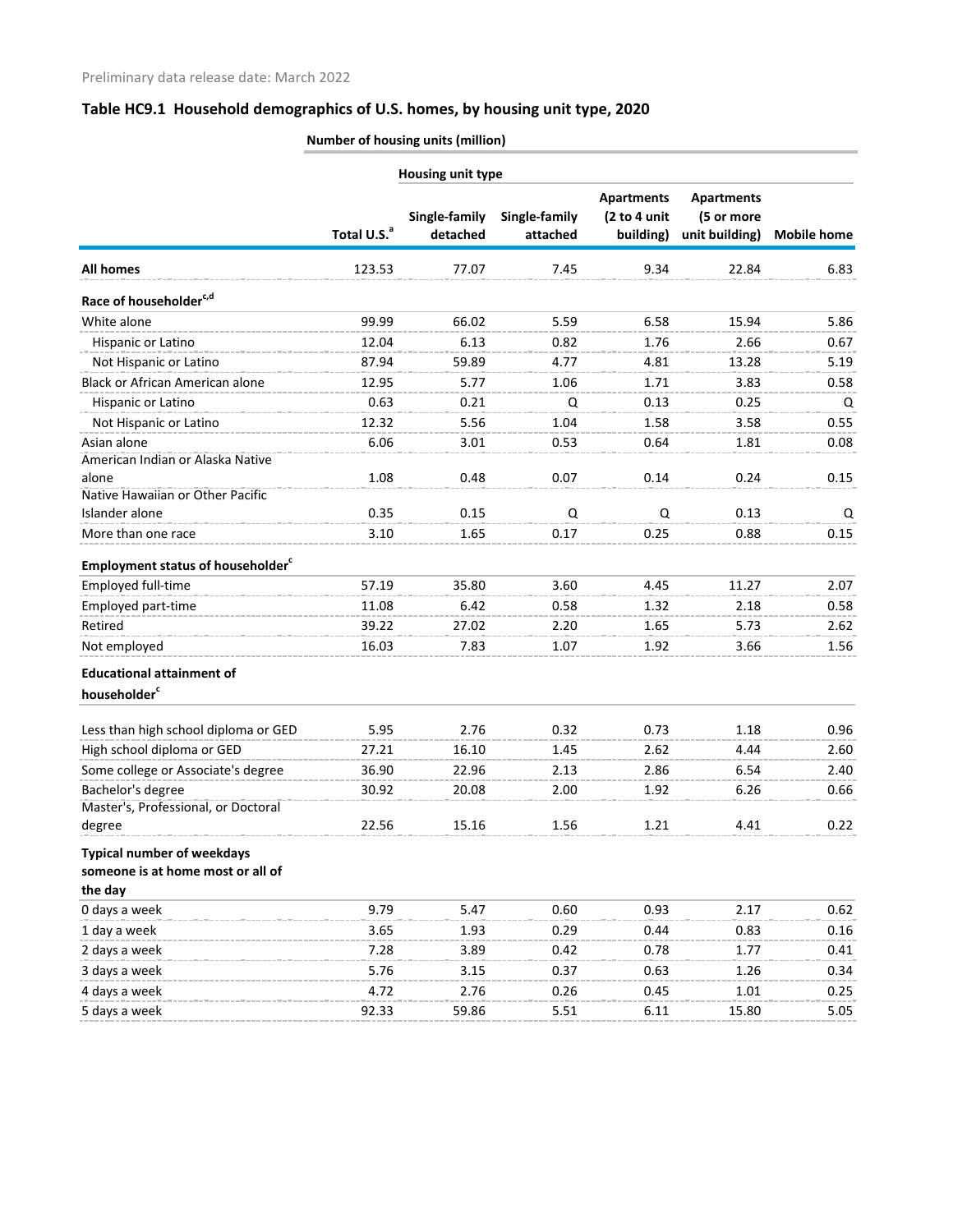### **Table HC9.1 Household demographics of U.S. homes, by housing unit type, 2020**

|                                                        |                         | <b>Housing unit type</b>  |                           |                                          |                                            |                    |  |
|--------------------------------------------------------|-------------------------|---------------------------|---------------------------|------------------------------------------|--------------------------------------------|--------------------|--|
|                                                        | Total U.S. <sup>a</sup> | Single-family<br>detached | Single-family<br>attached | Apartments<br>(2 to 4 unit)<br>building) | Apartments<br>(5 or more<br>unit building) | <b>Mobile home</b> |  |
| <b>All homes</b>                                       | 123.53                  | 77.07                     | 7.45                      | 9.34                                     | 22.84                                      | 6.83               |  |
| Typical number of days someone is<br>working from home |                         |                           |                           |                                          |                                            |                    |  |
| 0 days a week                                          | 87.47                   | 53.29                     | 5.09                      | 7.10                                     | 15.83                                      | 6.17               |  |
| 1 day a week                                           | 1.73                    | 1.04                      | 0.13                      | 0.19                                     | 0.31                                       | $\left($           |  |
| 2 days a week                                          | 2.09                    | 1.43                      | 0.14                      | 0.11                                     | 0.35                                       |                    |  |
| 3 days a week                                          | 2.54                    | 1.78                      | 0.16                      | 0.17                                     | 0.37                                       | O                  |  |
| 4 days a week                                          | 2.17                    | 1.39                      | 0.16                      | 0.13                                     | በ 44                                       |                    |  |
| 5 or more days a week                                  | 27.54                   | 18.14                     | 1.77                      | 1.64                                     | 5.53                                       | 0.45               |  |

**Number of housing units (million)**

Source: U.S. Energy Information Administration, Office of Energy Demand and Integrated Statistics, Form EIA-457A of the *2020 Residential Energy Consumption Survey* 

Notes: Because of rounding, data may not sum to totals. See RECS Terminology for definition of terms used in these tables.

<sup>a</sup> Total U.S. includes all primary occupied housing units in the 50 states and the District of Columbia. Vacant housing units, seasonal units, second homes, military houses, and group quarters are excluded.

<sup>b</sup> Rented includes households that occupy their primary housing unit without paying rent.

 $\cdot$ These characteristics refer to the householder that completed the RECS questionnaire.

d Householders could select more than one racial category to describe themselves. These householders are only included as *more than one race* .

Q = Data withheld because either the relative standard error (RSE) was greater than 50% or fewer than 10 households in reporting sample.

N = No households in reporting sample.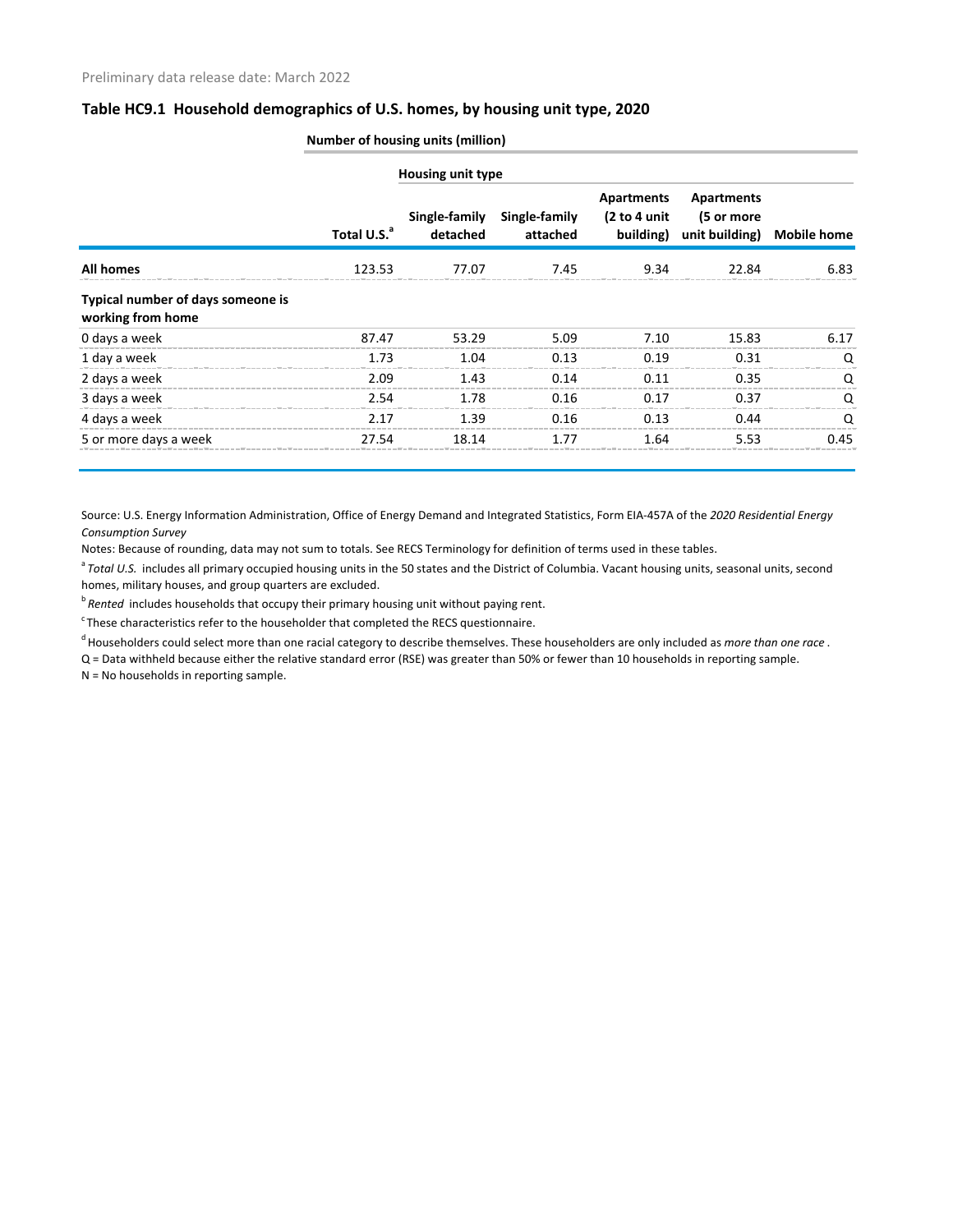## **Relative standard errors (RSEs) for Table HC9.1 Household demographics of U.S. homes, by housing unit type, 2020**

#### **RSEs for number of housing units**

| <b>Housing unit type</b>               |                         |                           |                           |                                                |                                                   |                    |
|----------------------------------------|-------------------------|---------------------------|---------------------------|------------------------------------------------|---------------------------------------------------|--------------------|
|                                        | Total U.S. <sup>a</sup> | Single-family<br>detached | Single-family<br>attached | <b>Apartments</b><br>(2 to 4 unit<br>building) | <b>Apartments</b><br>(5 or more<br>unit building) | <b>Mobile home</b> |
| All homes                              | 0.00                    | 0.00                      | 0.00                      | 0.00                                           | 0.00                                              | 0.00               |
| <b>Number of household members</b>     |                         |                           |                           |                                                |                                                   |                    |
| 1 member                               | 1.25                    | 2.01                      | 3.71                      | 4.61                                           | 2.01                                              | 6.37               |
| 2 members                              | 1.15                    | 1.26                      | 3.15                      | 5.33                                           | 3.07                                              | 5.50               |
| 3 members                              | 1.87                    | 2.15                      | 6.74                      | 7.90                                           | 6.65                                              | 8.12               |
| 4 members                              | 2.08                    | 2.52                      | 6.16                      | 9.36                                           | 8.49                                              | 11.10              |
| 5 members                              | 4.12                    | 4.28                      | 12.28                     | 15.63                                          | 15.62                                             | 15.65              |
| 6 or more members                      | 4.58                    | 6.00                      | 16.96                     | 16.33                                          | 22.25                                             | 15.85              |
| Children under 18 in household         |                         |                           |                           |                                                |                                                   |                    |
| <b>Yes</b>                             | 1.29                    | 1.48                      | 3.96                      | 5.04                                           | 4.75                                              | 6.04               |
| No                                     | 0.50                    | 0.64                      | 1.68                      | 2.22                                           | 1.08                                              | 2.33               |
| 2020 annual household income           |                         |                           |                           |                                                |                                                   |                    |
| Less than \$5,000                      | 4.63                    | 7.86                      | 14.48                     | 12.03                                          | 8.60                                              | 12.46              |
| \$5,000 to \$9,999                     | 5.53                    | 9.37                      | 15.41                     | 11.30                                          | 7.77                                              | 12.50              |
| \$10,000 to \$19,999                   | 3.21                    | 4.32                      | 10.63                     | 8.82                                           | 6.71                                              | 7.25               |
| \$20,000 to \$39,999                   | 1.98                    | 2.34                      | 6.56                      | 6.60                                           | 4.04                                              | 5.51               |
| \$40,000 to \$59,999                   | 1.83                    | 2.36                      | 6.29                      | 7.65                                           | 5.12                                              | 8.45               |
| \$60,000 to \$99,999                   | 1.58                    | 1.64                      | 4.68                      | 8.86                                           | 4.33                                              | 11.09              |
| \$100,000 to \$149,999                 | 1.83                    | 2.01                      | 7.46                      | 12.89                                          | 7.91                                              | 19.07              |
| \$150,000 or more                      | 1.93                    | 2.24                      | 7.28                      | 14.80                                          | 6.46                                              | 38.38              |
| Ownership of housing unit <sup>b</sup> |                         |                           |                           |                                                |                                                   |                    |
| Owned                                  | 0.42                    | 0.35                      | 2.12                      | 9.77                                           | 4.54                                              | 2.05               |
| Rented                                 | 0.86                    | 2.87                      | 3.47                      | 1.35                                           | 0.74                                              | 7.62               |
| Payment method for energy bills        |                         |                           |                           |                                                |                                                   |                    |
| All paid by household                  | 0.28                    | 0.11                      | 0.63                      | 1.42                                           | 1.74                                              | 1.11               |
| Some paid by household, some           |                         |                           |                           |                                                |                                                   |                    |
| included in rent or condo fee          | 4.79                    | 15.24                     | 15.42                     | 11.46                                          | 5.72                                              | 33.56              |
| All included in rent or condo fee      | 12.26                   | 63.37                     | 38.62                     | 24.27                                          | 15.99                                             | 71.56              |
| Some other method                      | 3.94                    | 17.16                     | 16.60                     | 8.72                                           | 4.81                                              | 28.44              |
| Age of householder <sup>c</sup>        |                         |                           |                           |                                                |                                                   |                    |
| Younger than 25 years                  | 5.46                    | 8.58                      | 13.75                     | 12.53                                          | 7.50                                              | 15.67              |
| 25 to 34 years                         | 2.18                    | 3.02                      | 5.54                      | 5.16                                           | 4.05                                              | 11.26              |
| 35 to 44 years                         | 2.06                    | 2.22                      | 4.74                      | 7.04                                           | 5.74                                              | 10.16              |
| 45 to 54 years                         | 2.05                    | 2.30                      | 7.47                      | 8.65                                           | 6.27                                              | 8.69               |
| 55 to 64 years                         | 1.65                    | 1.80                      | 7.15                      | 9.25                                           | 5.09                                              | 6.83               |
| 65 to 74 years                         | 1.90                    | 1.96                      | 5.92                      | 10.41                                          | 5.50                                              | 7.08               |
| 75 years or older                      | 1.99                    | 2.42                      | 7.53                      | 13.59                                          | 5.25                                              | 9.50               |
| Ethnicity of householder <sup>c</sup>  |                         |                           |                           |                                                |                                                   |                    |
| Hispanic or Latino                     | 2.50                    | 3.96                      | 7.45                      | 6.96                                           | 4.48                                              | 9.28               |
| Not Hispanic or Latino                 | 0.32                    | 0.39                      | 1.05                      | 1.95                                           | 0.76                                              | 1.20               |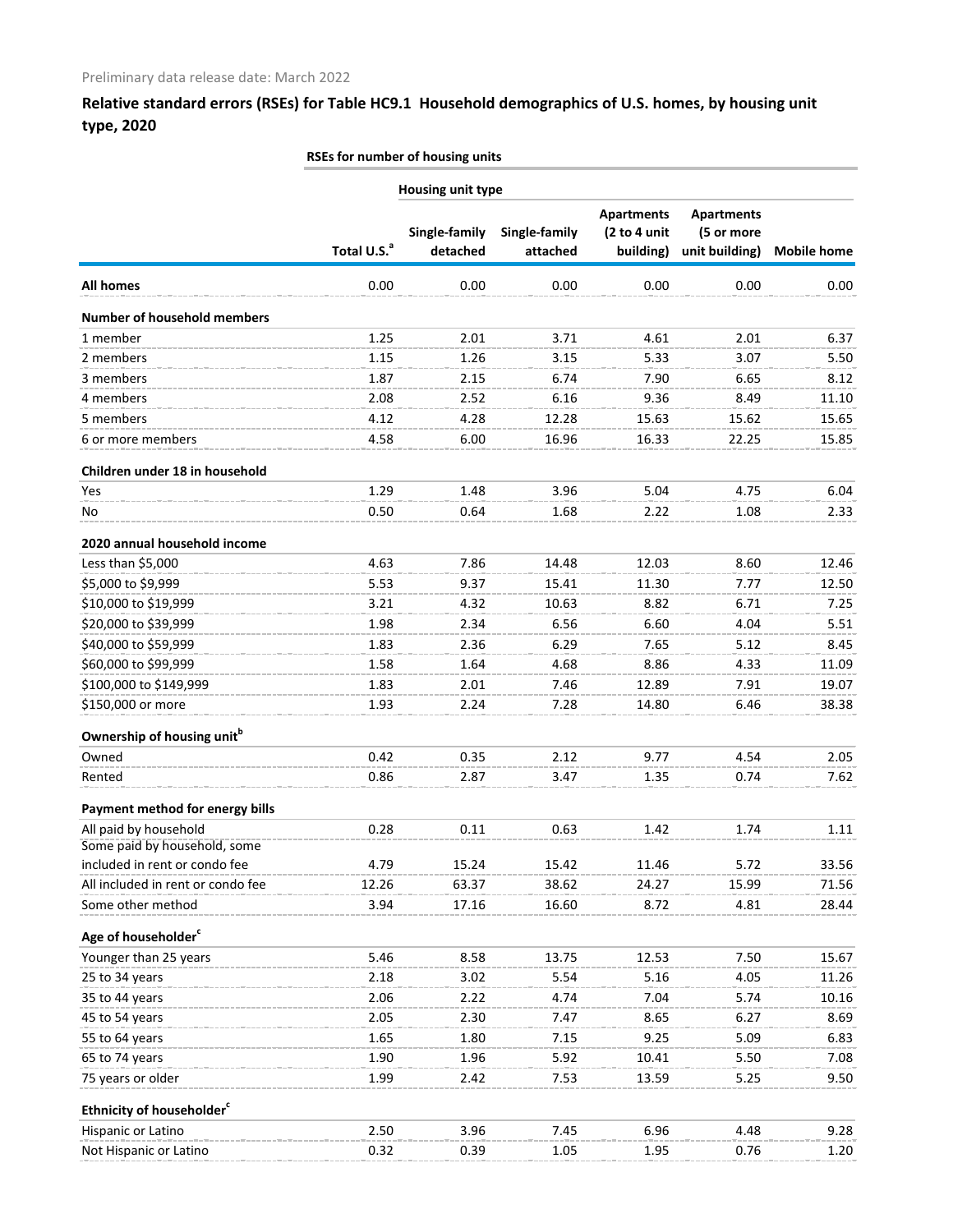**Relative standard errors (RSEs) for Table HC9.1 Household demographics of U.S. homes, by housing unit type, 2020**

#### **RSEs for number of housing units**

|                                                                                   |                         | Housing unit type         |                           |                                                |                                                   |                    |
|-----------------------------------------------------------------------------------|-------------------------|---------------------------|---------------------------|------------------------------------------------|---------------------------------------------------|--------------------|
|                                                                                   | Total U.S. <sup>a</sup> | Single-family<br>detached | Single-family<br>attached | <b>Apartments</b><br>(2 to 4 unit<br>building) | <b>Apartments</b><br>(5 or more<br>unit building) | <b>Mobile home</b> |
| <b>All homes</b>                                                                  | 0.00                    | 0.00                      | 0.00                      | 0.00                                           | 0.00                                              | 0.00               |
| Race of householder <sup>c,d</sup>                                                |                         |                           |                           |                                                |                                                   |                    |
| White alone                                                                       | 0.37                    | 0.41                      | 1.71                      | 2.09                                           | 1.32                                              | 1.37               |
| Hispanic or Latino                                                                | 2.92                    | 4.44                      | 7.41                      | 7.31                                           | 6.04                                              | 9.72               |
| Not Hispanic or Latino                                                            | 0.48                    | 0.53                      | 1.99                      | 3.34                                           | 1.66                                              | 2.05               |
| <b>Black or African American alone</b>                                            | 2.23                    | 3.72                      | 6.82                      | 7.94                                           | 4.34                                              | 11.71              |
| Hispanic or Latino                                                                | 14.07                   | 25.46                     | 46.87                     | 31.97                                          | 22.10                                             | 70.58              |
| Not Hispanic or Latino                                                            | 2.34                    | 3.78                      | 7.03                      | 8.59                                           | 4.52                                              | 12.48              |
| Asian alone<br>American Indian or Alaska Native                                   | 3.04                    | 5.66                      | 11.24                     | 12.91                                          | 8.16                                              | 35.19              |
| alone<br>Native Hawaiian or Other Pacific                                         | 9.55                    | 11.23                     | 32.90                     | 27.30                                          | 24.06                                             | 25.07              |
| Islander alone                                                                    | 15.09                   | 21.90                     | 46.67                     | 43.92                                          | 32.27                                             | 72.34              |
| More than one race                                                                | 4.87                    | 6.70                      | 17.16                     | 22.18                                          | 10.74                                             | 18.81              |
| <b>Employment status of householder</b> <sup>c</sup>                              |                         |                           |                           |                                                |                                                   |                    |
| Employed full-time                                                                | 0.93                    | 1.05                      | 3.12                      | 3.64                                           | 2.17                                              | 5.76               |
| Employed part-time                                                                | 2.68                    | 3.93                      | 8.69                      | 8.12                                           | 5.71                                              | 11.16              |
| Retired                                                                           | 1.09                    | 1.23                      | 4.07                      | 5.90                                           | 3.74                                              | 4.61               |
| Not employed                                                                      | 2.19                    | 3.00                      | 7.38                      | 7.69                                           | 4.93                                              | 6.60               |
| <b>Educational attainment of</b><br>householder <sup>c</sup>                      |                         |                           |                           |                                                |                                                   |                    |
| Less than high school diploma or GED                                              | 3.98                    | 5.69                      | 12.90                     | 14.02                                          | 10.61                                             | 8.91               |
| High school diploma or GED                                                        | 1.73                    | 1.87                      | 5.92                      | 5.91                                           | 5.36                                              | 5.02               |
| Some college or Associate's degree                                                | 1.39                    | 1.44                      | 3.64                      | 5.67                                           | 3.32                                              | 5.24               |
| Bachelor's degree                                                                 | 1.57                    | 1.63                      | 4.58                      | 6.69                                           | 4.80                                              | 11.19              |
| Master's, Professional, or Doctoral<br>degree                                     | 2.03                    | 2.26                      | 4.92                      | 9.74                                           | 4.44                                              | 19.79              |
| <b>Typical number of weekdays</b><br>someone is at home most or all of<br>the day |                         |                           |                           |                                                |                                                   |                    |
| 0 days a week                                                                     | 2.45                    | 3.65                      | 9.51                      | 10.42                                          | 6.42                                              | 10.90              |
| 1 day a week                                                                      | 5.45                    | 7.35                      | 16.24                     | 14.16                                          | 13.93                                             | 24.33              |
| 2 days a week                                                                     | 3.18                    | 3.76                      | 11.97                     | 10.81                                          | 8.32                                              | 13.02              |
| 3 days a week                                                                     | 3.71                    | 4.41                      | 13.70                     | 11.83                                          | 8.92                                              | 17.00              |
| 4 days a week                                                                     | 4.00                    | 4.37                      | 12.71                     | 14.86                                          | 10.97                                             | 19.71              |
| 5 days a week                                                                     | 0.51                    | 0.51                      | 1.74                      | 2.58                                           | 1.63                                              | 2.09               |